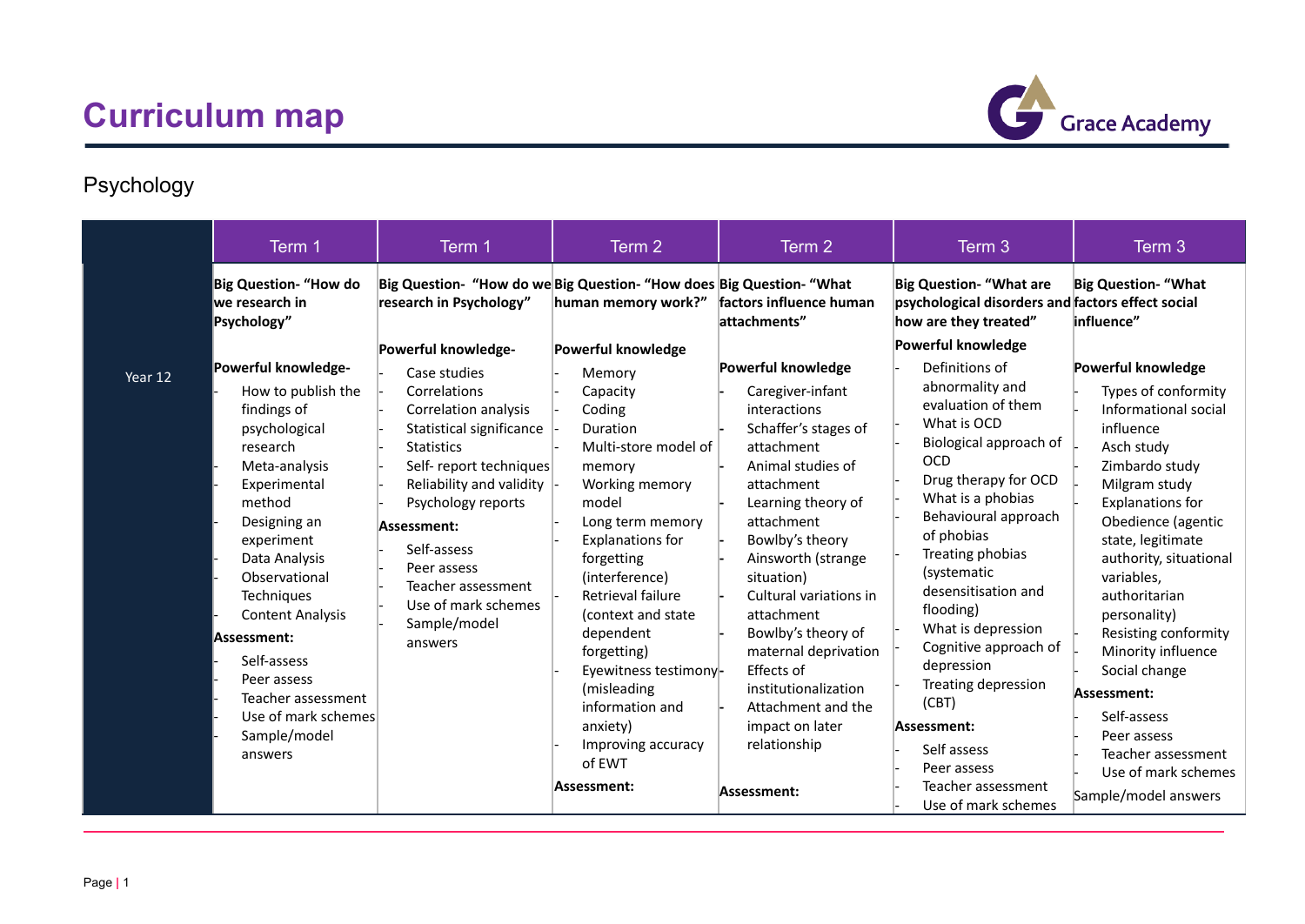|         | Big Question- "How does Big Question- "What are<br>biology effect human<br>behaviour"                                                                                                                                                                                                                                                                                                                                             | the different approaches<br>in Psychology?"                                                                                                                                                                                                                                                                                                                   | Self-assess<br>Peer assess<br>Teacher assessment<br>Use of mark schemes-<br>Sample/model<br>answers<br><b>Big Question- "What</b><br>causes human<br>aggression"                                                                                                                                                                                                                                                                                   | Self-assess<br>Peer assess<br>Teacher assessment<br>Use of mark schemes<br>Sample/model<br>answers<br><b>Big Question- "What</b><br>factors influence gender<br>development"                                                                                                                                                                                                                                                                   | Sample/model answers<br><b>Big Question- "What</b><br>factors cause<br>Schizophrenia"                                                                                                                                                                                                                                                                                                                                                                                     | <b>Big Question- "How do</b><br>issues and debates effect<br>psychology"                                                                                                                                                                                                                      |
|---------|-----------------------------------------------------------------------------------------------------------------------------------------------------------------------------------------------------------------------------------------------------------------------------------------------------------------------------------------------------------------------------------------------------------------------------------|---------------------------------------------------------------------------------------------------------------------------------------------------------------------------------------------------------------------------------------------------------------------------------------------------------------------------------------------------------------|----------------------------------------------------------------------------------------------------------------------------------------------------------------------------------------------------------------------------------------------------------------------------------------------------------------------------------------------------------------------------------------------------------------------------------------------------|------------------------------------------------------------------------------------------------------------------------------------------------------------------------------------------------------------------------------------------------------------------------------------------------------------------------------------------------------------------------------------------------------------------------------------------------|---------------------------------------------------------------------------------------------------------------------------------------------------------------------------------------------------------------------------------------------------------------------------------------------------------------------------------------------------------------------------------------------------------------------------------------------------------------------------|-----------------------------------------------------------------------------------------------------------------------------------------------------------------------------------------------------------------------------------------------------------------------------------------------|
| Year 13 | Powerful knowledge                                                                                                                                                                                                                                                                                                                                                                                                                | Powerful knowledge                                                                                                                                                                                                                                                                                                                                            | Powerful knowledge                                                                                                                                                                                                                                                                                                                                                                                                                                 | Powerful knowledge                                                                                                                                                                                                                                                                                                                                                                                                                             | Powerful knowledge                                                                                                                                                                                                                                                                                                                                                                                                                                                        | Powerful knowledge                                                                                                                                                                                                                                                                            |
|         | Nervous system<br><b>Neurons</b><br>Endocrine system<br><b>Brain localisation</b><br>Lateralisation and<br>split-brain research<br>Plasticity and<br>recovery from<br>trauma<br>Methods of studying<br>the brain<br>Circadian rhythms<br>Ultradian and<br>infradian rhythms<br>Pacemakers and<br>zeitgebers<br> Assessment:<br>Self-assess<br>Peer assess<br>Teacher assessment<br>Use of mark schemes<br>Sample/model<br>answers | What is Psychology<br>Is Psychology a Science<br>Behaviourist/Learning<br>approach<br>Cognitive Approach<br>Cognitive<br>Neuroscience<br>Biological approach<br>Psychodynamic<br>approach<br>Humanistic approach<br>Comparing approaches<br>Assessment:<br>Self-assess<br>Peer assess<br>Teacher assessment<br>Use of mark schemes<br>Sample/model<br>answers | Neural and hormonal-<br>explanation of<br>aggression<br>Genetic explanation<br>of aggression<br>Ethological<br>explanation of<br>aggression<br>Frustration-aggressio-<br>n hypothesis<br>explanation of<br>aggression<br>Social learning<br>theory explanation of-<br>aggression<br>Deindividuation<br>explanation of<br>aggression<br>Institutional<br>aggression<br>Media influences on<br>aggression<br>(computer games<br>and desensitisation) | Sex and gender<br>Androgyny and the<br><b>BSRI</b><br>Chromosomes and<br>hormones<br>Atypical sex<br>chromosomes<br>Kohlberg's theory<br>Gender schema theory<br>Psychodynamic<br>explanation of gender<br>Social learning theory<br>explanation of gender<br>Culture and media and -<br>how they influence<br>gender<br>Gender identity<br>disorder<br>Assessment:<br>Self-assess<br>Peer assess<br>Teacher assessment<br>Use of mark schemes | Symptoms of<br>schizophrenia<br>Issues in diagnosing<br>schizophrenia<br>Genetics explanation of-<br>schizophrenia<br>The dopamine<br>hypothesis as an<br>explanation of<br>schizophrenia<br>Neural correlates as an<br>explanation of<br>schizophrenia<br>Drug therapies for<br>Schizophrenia<br>Psychological<br>explanations of<br>schizophrenia<br>Cognitive explanations<br>of schizophrenia<br>CBT and family therapy<br>Token economies<br>Interactionist approach | Culture bias<br>Gender bias<br>Free will-Determinism<br>Nature - Nurture<br>Holism - Reductionism<br>Idiographic-<br>nomothetic<br>Ethical implications of<br>psychology<br>Assessment:<br>Self-assess<br>Peer assess<br>Teacher assessment<br>Use of mark schemes<br>Sample/model<br>answers |